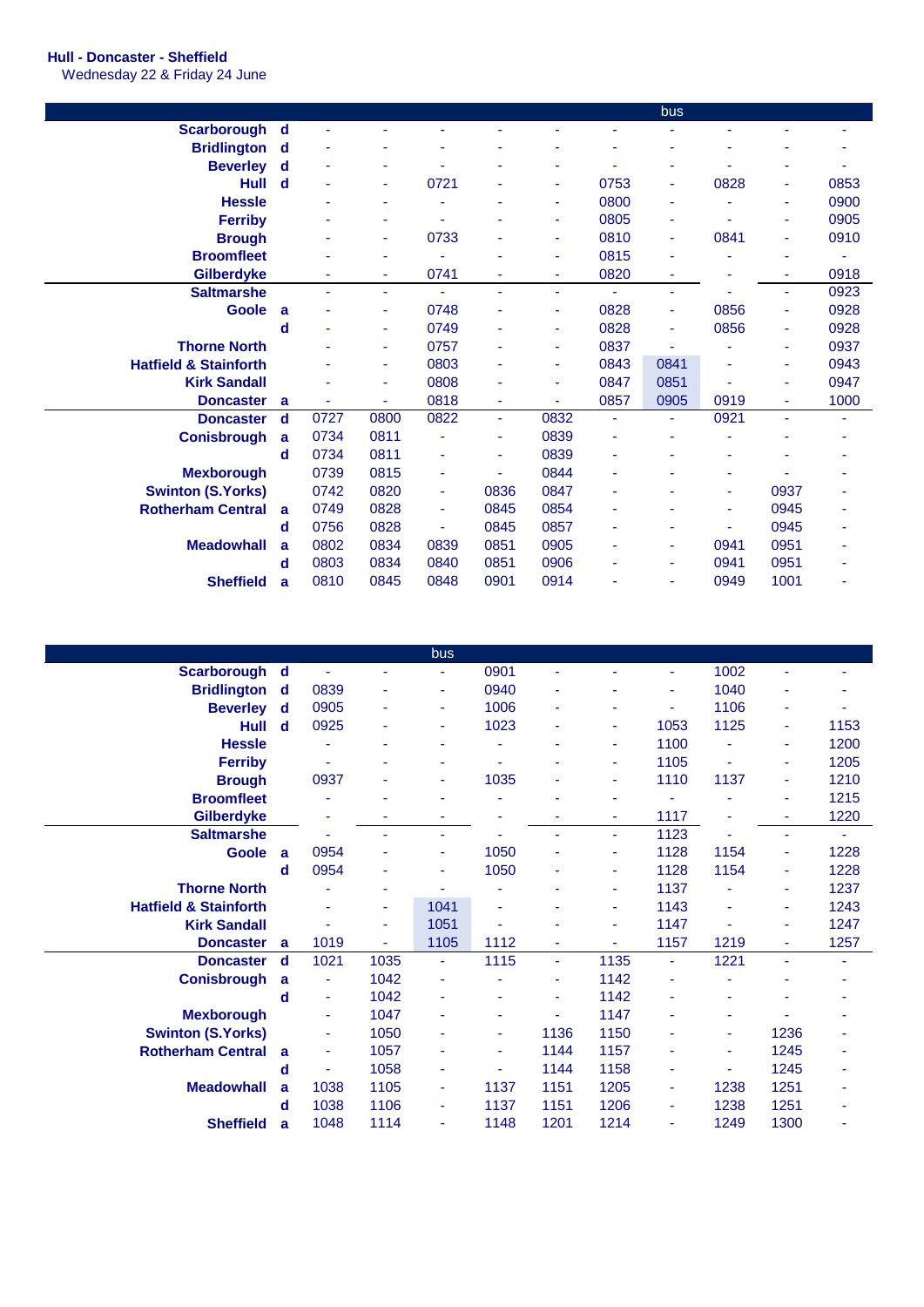|                                  |                |      |      | bus            |      |      |                |      |                |      |      |
|----------------------------------|----------------|------|------|----------------|------|------|----------------|------|----------------|------|------|
| Scarborough d                    |                | 1102 | ä,   |                | 1201 | ٠    |                | ٠    | 1302           |      |      |
| <b>Bridlington</b> d             |                | 1140 | ٠    | ٠              | 1240 | ٠    |                | ٠    | 1340           | ۰    |      |
| <b>Beverley</b> d                |                | 1206 | ٠    | ٠              | 1306 | ٠    | ٠              | ٠    | 1406           | ٠    |      |
| <b>Hull</b>                      | $\mathbf d$    | 1225 | ۰    | ٠              | 1325 | ٠    | ٠              | 1353 | 1426           | ٠    | 1442 |
| <b>Hessle</b>                    |                |      | ٠    | ٠              |      | ٠    | ٠              | 1400 |                | ٠    | 1450 |
| <b>Ferriby</b>                   |                |      | ۰    | ٠              |      | ٠    | $\blacksquare$ | 1405 | $\blacksquare$ | ٠    | 1502 |
| <b>Brough</b>                    |                | 1238 | ٠    | Ξ              | 1337 | ٠    | ÷              | 1410 | 1438           | ٠    | 1508 |
| <b>Broomfleet</b>                |                |      |      |                |      | ٠    | ٠              | 1415 |                | ۰    |      |
| Gilberdyke                       |                |      | ۰    | ٠              |      | ٠    | ÷,             | 1420 | ۰              | ٠    | 1516 |
| <b>Saltmarshe</b>                |                |      |      | ۰              |      | ä,   | $\blacksquare$ | ٠    |                | ٠    | 1521 |
| Goole                            | $\overline{a}$ | 1254 |      |                | 1354 | ä,   | $\blacksquare$ | 1428 | 1454           | ٠    | 1527 |
|                                  | d              | 1254 |      | ٠              | 1354 | ٠    | $\blacksquare$ | 1428 | 1454           | ٠    | 1528 |
| <b>Thorne North</b>              |                |      | ٠    | ٠              |      | ٠    | $\blacksquare$ | 1437 |                | ٠    | 1537 |
| <b>Hatfield &amp; Stainforth</b> |                |      | ٠    | 1341           |      | ٠    | $\blacksquare$ | 1444 |                | ٠    | 1543 |
| <b>Kirk Sandall</b>              |                |      | ۰    | 1351           |      |      | $\blacksquare$ | 1448 |                | ٠    | 1547 |
| <b>Doncaster</b>                 | a              | 1319 | ٠    | 1405           | 1419 | ٠    |                | 1457 | 1519           | ٠    | 1558 |
| <b>Doncaster</b>                 | d              | 1321 | 1335 | $\blacksquare$ | 1421 | Ξ    | 1435           | ÷.   | 1521           | ÷,   | ٠    |
| <b>Conisbrough</b>               | a              | ٠    | 1342 | ÷              |      | ٠    | 1442           | ٠    |                |      |      |
|                                  | d              | ٠    | 1342 | ٠              |      | ٠    | 1442           | ä,   |                |      |      |
| <b>Mexborough</b>                |                |      | 1347 | $\blacksquare$ |      | ٠    | 1447           | ٠    |                |      |      |
| <b>Swinton (S.Yorks)</b>         |                | ٠    | 1350 | ٠              | ۰    | 1436 | 1450           | ۰    | ٠              | 1536 |      |
| <b>Rotherham Central</b>         | <b>a</b>       | ٠    | 1357 | ٠              | ٠    | 1444 | 1457           | ٠    | ٠              | 1545 |      |
|                                  | d              |      | 1358 | ٠              |      | 1444 | 1458           | ۰    |                | 1545 |      |
| <b>Meadowhall</b>                | a              | 1338 | 1405 | $\blacksquare$ | 1438 | 1451 | 1505           | ٠    | 1538           | 1551 |      |
|                                  | d              | 1338 | 1406 | ٠              | 1438 | 1452 | 1506           | ٠    | 1538           | 1551 |      |
| <b>Sheffield</b>                 | a              | 1348 | 1414 | $\blacksquare$ | 1448 | 1501 | 1514           | ٠    | 1548           | 1601 |      |
|                                  |                |      |      |                |      |      |                |      |                |      |      |

|                                  |                | bus  |      |      |                |                |                |                | bus  |      |      |
|----------------------------------|----------------|------|------|------|----------------|----------------|----------------|----------------|------|------|------|
| <b>Scarborough</b>               | $\mathbf d$    | ÷    | 1402 | ÷    | 1502           | ٠              | ä,             | $\blacksquare$ |      | 1600 | ٠    |
| <b>Bridlington</b>               | d              | Ξ    | 1440 |      | 1540           |                |                |                | ۰    | 1639 |      |
| <b>Beverley</b>                  | d              | ۰    | 1506 | ٠    | 1606           | ٠              | ۰              |                | ۰    | 1705 |      |
| Hull                             | $\mathbf d$    | ÷    | 1525 | ٠    | 1625           | ٠              | $\blacksquare$ | 1653           | ٠    | 1725 |      |
| <b>Hessle</b>                    |                |      |      | ٠    |                |                | $\blacksquare$ | 1700           |      |      |      |
| <b>Ferriby</b>                   |                |      |      |      |                |                | ä,             | 1705           |      |      |      |
| <b>Brough</b>                    |                | ٠    | 1537 | ٠    | 1637           |                | ۰              | 1710           |      | 1737 |      |
| <b>Broomfleet</b>                |                |      |      |      |                |                | ÷              |                |      |      |      |
| <b>Gilberdyke</b>                |                | ٠    | ٠    |      |                | ۰              | $\blacksquare$ | 1718           |      |      |      |
| <b>Saltmarshe</b>                |                | ٠    |      |      |                |                | ٠              | 1723           |      |      |      |
| <b>Goole</b>                     | $\overline{a}$ | ٠    | 1554 |      | 1654           |                | ä,             | 1728           | ۰    | 1754 |      |
|                                  | d              | ÷    | 1554 | ٠    | 1654           | ٠              | $\blacksquare$ | 1728           | ٠    | 1754 |      |
| <b>Thorne North</b>              |                |      |      |      |                |                | $\blacksquare$ | 1737           |      |      |      |
| <b>Hatfield &amp; Stainforth</b> |                | 1541 | ٠    |      |                |                | ä,             | 1743           | 1741 |      |      |
| <b>Kirk Sandall</b>              |                | 1551 | ٠    |      |                |                | ä,             | 1748           | 1751 |      |      |
| <b>Doncaster</b>                 | a              | 1605 | 1619 | Ξ.   | 1718           | ٠              | ä,             | 1757           | 1805 | 1819 | ٠    |
| <b>Doncaster</b>                 | $\mathbf d$    | ÷    | 1621 | 1635 | 1720           | $\blacksquare$ | 1735           | $\blacksquare$ | ٠    | 1822 | ٠    |
| <b>Conisbrough</b>               | a              |      | ٠    | 1642 |                | ۰              | 1743           |                |      |      |      |
|                                  | d              |      | ٠    | 1642 | ٠              | ۰              | 1743           | ٠              |      |      |      |
| <b>Mexborough</b>                |                |      | ٠    | 1647 | $\blacksquare$ | ٠              | 1748           | ٠              |      | ۰    |      |
| <b>Swinton (S.Yorks)</b>         |                |      | ٠    | 1650 | $\blacksquare$ | 1735           | 1751           | ٠              |      | ٠    | 1836 |
| <b>Rotherham Central</b>         | a              |      | ٠    | 1657 | $\blacksquare$ | 1745           | 1758           |                |      | ٠    | 1845 |
|                                  | d              |      | ٠    | 1658 |                | 1746           | 1758           |                |      | ٠    | 1845 |
| <b>Meadowhall</b>                | a              | ٠    | 1638 | 1705 | 1737           | 1751           | 1805           |                |      | 1840 | 1851 |
|                                  | d              | ٠    | 1638 | 1706 | 1737           | 1751           | 1806           | ٠              | ٠    | 1840 | 1851 |
| <b>Sheffield</b>                 | a              | ٠    | 1648 | 1714 | 1748           | 1801           | 1814           |                |      | 1848 | 1901 |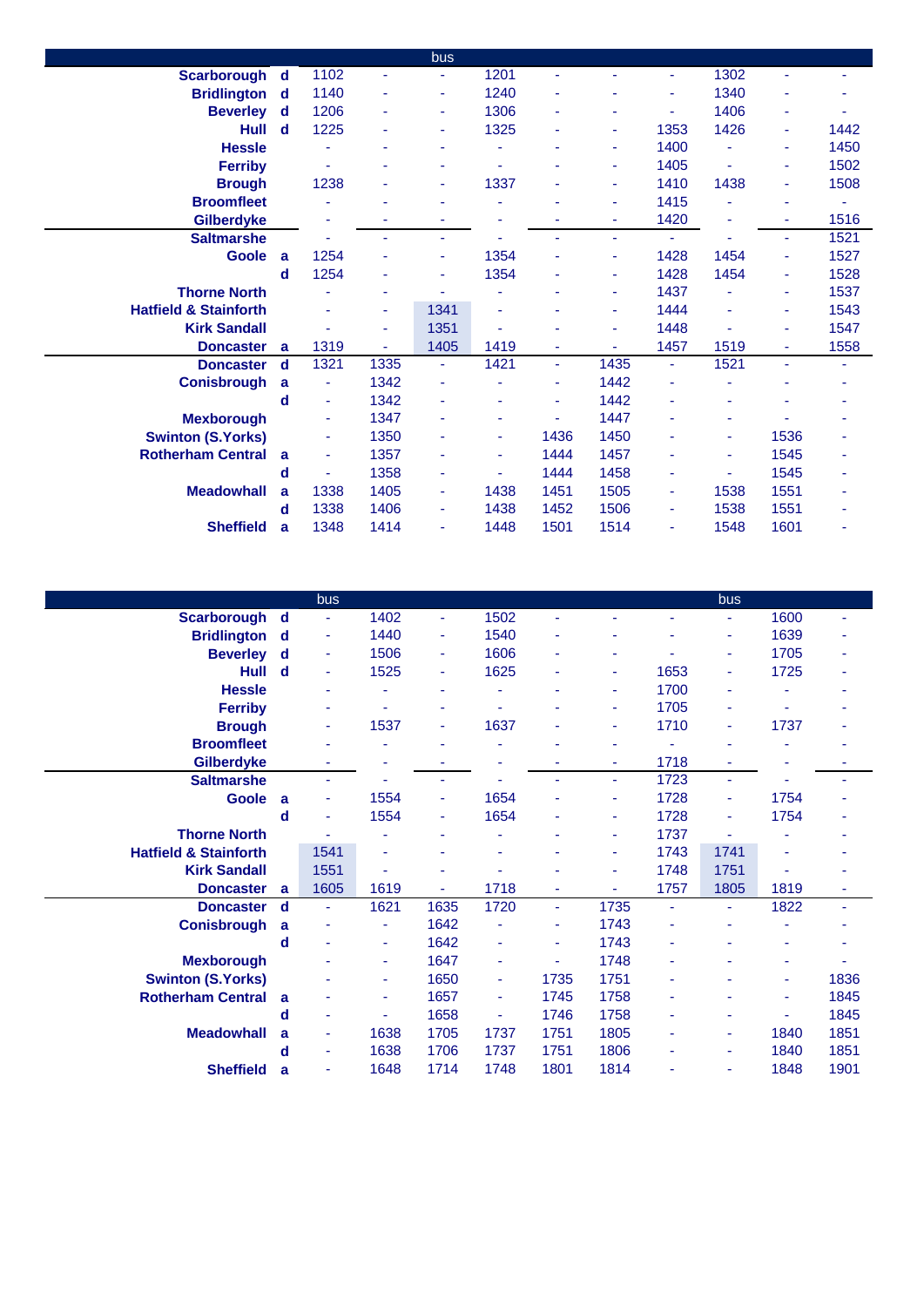|                                  |   |      |      |                |                | bus            |      |      |      |                | S    |
|----------------------------------|---|------|------|----------------|----------------|----------------|------|------|------|----------------|------|
| Scarborough d                    |   |      | 1702 | ٠              |                |                | 1801 |      |      | ٠              | 1900 |
| <b>Bridlington</b> d             |   | ٠    | 1741 | ٠              | ٠              | ٠              | 1840 |      | ٠    | ä,             | 1938 |
| <b>Beverley</b> d                |   | ٠    | 1807 | ۰              | ٠              | ٠              | 1908 | ۰    | ٠    | ä,             | 2004 |
| Hull                             | d | 1740 | 1825 | ٠              |                | ٠              | 1926 |      | ٠    | 1955           | 2021 |
| <b>Hessle</b>                    |   | 1747 | ٠    | ٠              |                | ٠              |      |      | ٠    | 2002           |      |
| <b>Ferriby</b>                   |   | 1752 | ٠    | ٠              |                | ٠              |      |      | ٠    | 2007           | ٠    |
| <b>Brough</b>                    |   | 1757 | 1837 | ٠              |                | ۰              | 1938 |      | ٠    | 2012           | 2033 |
| <b>Broomfleet</b>                |   | 1802 |      |                |                |                |      |      | ۰    |                |      |
| <b>Gilberdyke</b>                |   | 1807 |      |                |                |                |      |      | ٠    | 2019           |      |
| <b>Saltmarshe</b>                |   | 1812 |      | ۰              | $\blacksquare$ | ٠              |      |      | ٠    | $\blacksquare$ |      |
| Goole a                          |   | 1818 | 1854 |                |                | ٠              | 1955 |      | ۰    | 2029           |      |
|                                  | d | 1820 | 1854 | ۰              |                | ٠              | 1955 |      | ۰    | 2029           |      |
| <b>Thorne North</b>              |   | 1828 | ٠    | ٠              |                | $\blacksquare$ |      |      | ٠    | 2038           |      |
| <b>Hatfield &amp; Stainforth</b> |   | 1834 | ÷,   | ۰              | $\blacksquare$ | 1941           |      |      | ٠    | 2044           |      |
| <b>Kirk Sandall</b>              |   | 1839 |      |                | ٠              | 1951           |      |      | ۰    | 2048           |      |
| <b>Doncaster</b>                 | a | 1848 | 1918 | ۰              |                | 2005           | 2020 | ٠    | ٠    | 2058           | 2113 |
| <b>Doncaster</b>                 | d | ÷    | 1920 | ÷              | 1935           | $\blacksquare$ | 2023 | ÷    | 2035 | ÷              | 2117 |
| <b>Conisbrough</b>               | a |      |      | ٠              | 1943           | ٠              |      | ٠    | 2042 | ٠              |      |
|                                  | d |      |      | $\blacksquare$ | 1943           | ٠              |      | ٠    | 2042 |                |      |
| <b>Mexborough</b>                |   |      |      |                | 1947           | ٠              | ۰    | ٠    | 2047 |                |      |
| <b>Swinton (S.Yorks)</b>         |   |      | ٠    | 1936           | 1950           | ۰              | ۰    | 2036 | 2050 | ٠              |      |
| <b>Rotherham Central</b>         | a |      | ٠    | 1945           | 1957           | ۰              | ٠    | 2045 | 2057 | ۰              |      |
|                                  | d |      |      | 1945           | 1958           | ۰              |      | 2045 | 2059 |                |      |
| <b>Meadowhall</b>                | a |      | 1940 | 1951           | 2006           | ٠              | 2040 | 2051 | 2107 | $\blacksquare$ | 2134 |
|                                  | d | ٠    | 1941 | 1951           | 2006           | ٠              | 2040 | 2054 | 2108 | ٠              | 2135 |
| <b>Sheffield</b>                 | a | ۰    | 1949 | 2001           | 2014           | ۰              | 2049 | 2104 | 2119 | ٠              | 2143 |
|                                  |   |      |      |                |                |                |      |      |      |                |      |

|                                  |   |                |      | bus  |      |      |      |                |      |      |      |
|----------------------------------|---|----------------|------|------|------|------|------|----------------|------|------|------|
| <b>Scarborough</b>               | d |                |      | ۰    | 2000 | ٠    |      |                |      |      |      |
| <b>Bridlington</b> d             |   |                | ۰    | ٠    | 2040 | ۰    |      |                |      |      |      |
| <b>Beverley</b>                  | d | ٠              |      | ٠    | 2106 | ۰    |      |                |      | ۰    |      |
| <b>Hull</b>                      | d | $\blacksquare$ | 2042 | ٠    | 2126 | ۰    | ÷    | $\blacksquare$ | 2245 | 2251 |      |
| <b>Hessle</b>                    |   | $\blacksquare$ | 2049 | ٠    |      |      |      |                |      | 2258 |      |
| <b>Ferriby</b>                   |   | ٠              | 2053 |      |      |      |      |                |      | 2302 |      |
| <b>Brough</b>                    |   | $\blacksquare$ | 2058 | ٠    | 2138 | ۰    | ۰    | ٠              | 2257 | 2307 |      |
| <b>Broomfleet</b>                |   |                |      | ٠    |      |      |      |                |      |      |      |
| <b>Gilberdyke</b>                |   | $\blacksquare$ | 2106 | ÷    |      |      | ۳    | ٠              | 2304 | 2314 |      |
| <b>Saltmarshe</b>                |   | $\blacksquare$ | ٠    | ٠    |      | ٠    | ä,   | ٠              |      | ۰    |      |
| <b>Goole</b>                     | a | ٠              | 2115 | ÷,   | 2153 |      |      | ٠              | 2312 | 2322 |      |
|                                  | d | $\blacksquare$ | 2116 | ٠    | 2153 | ۰    | ä,   | ٠              | 2313 | 2323 |      |
| <b>Thorne North</b>              |   | ٠              | 2125 |      |      |      |      | ٠              | 2321 | 2331 |      |
| <b>Hatfield &amp; Stainforth</b> |   |                | 2131 | 2141 |      |      |      | ٠              | 2326 | 2336 |      |
| <b>Kirk Sandall</b>              |   | ٠              | 2135 | 2151 |      |      |      | ٠              | 2330 | 2340 |      |
| <b>Doncaster</b>                 | a | $\blacksquare$ | 2144 | 2205 | 2215 | ٠    | ä,   | ٠              | 2339 | 2348 | ٠    |
| <b>Doncaster</b>                 | d | $\blacksquare$ | ٠    | ٠    | 2217 | ٠    | 2237 | $\blacksquare$ | 2343 | ٠    | 2349 |
| <b>Conisbrough</b>               | a |                |      |      |      | ۰    | 2245 |                |      |      |      |
|                                  | d |                |      |      |      | ٠    | 2245 | ٠              |      |      |      |
| <b>Mexborough</b>                |   |                |      | ۰    | ٠    | ۰    | 2249 | ÷,             |      | ۳    |      |
| <b>Swinton (S.Yorks)</b>         |   | 2136           |      |      | ٠    | 2236 | 2252 | 2319           |      |      |      |
| <b>Rotherham Central</b>         | a | 2144           |      |      | ٠    | 2244 | 2259 | 2327           |      |      |      |
|                                  | d | 2144           | ۰    |      |      | 2245 | 2300 | 2328           |      | ۰    |      |
| <b>Meadowhall</b>                | a | 2151           |      | ۰    | 2237 | 2250 | 2305 | 2333           | 0008 | ٠    | 0012 |
|                                  | d | 2152           | ۰    | ٠    | 2237 | 2251 | 2306 | 2334           | 0008 | ٠    | 0012 |
| <b>Sheffield</b>                 | a | 2200           |      | ٠    | 2245 | 2259 | 2314 | 2341           | 0017 | ٠    | 0021 |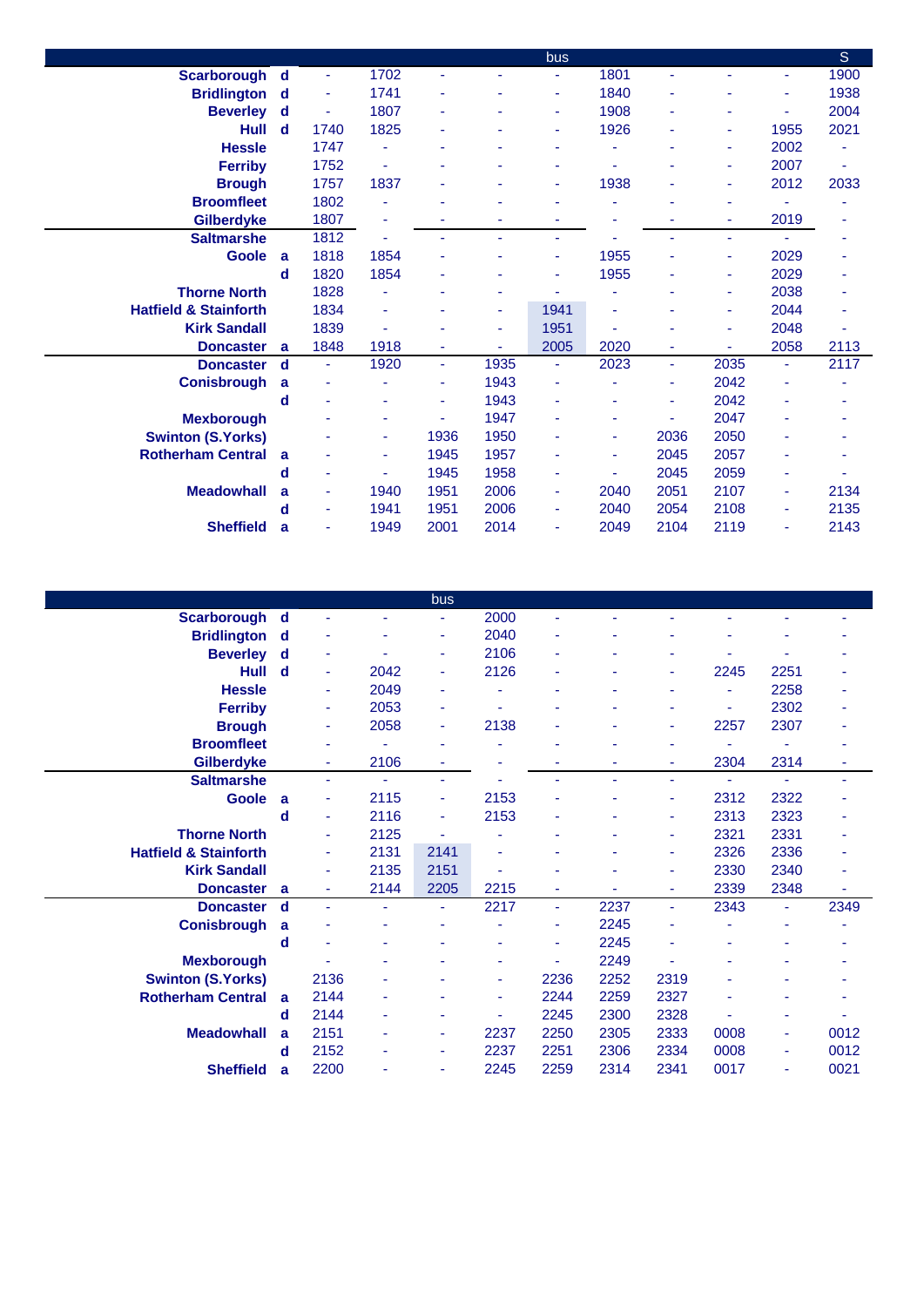| <b>Scarborough</b><br>d<br><b>Bridlington</b><br>d<br><b>Beverley</b><br>d<br>Hull<br>- d<br><b>Hessle</b><br><b>Ferriby</b><br><b>Brough</b><br><b>Broomfleet</b><br><b>Gilberdyke</b><br><b>Saltmarshe</b><br><b>Goole</b><br>a<br>d<br><b>Thorne North</b><br><b>Hatfield &amp; Stainforth</b><br>2354<br>0004<br><b>Kirk Sandall</b><br>0018<br><b>Doncaster</b><br>a<br>d<br><b>Doncaster</b><br><b>Conisbrough</b><br>a<br>d<br><b>Mexborough</b><br><b>Swinton (S.Yorks)</b><br>0005<br><b>Rotherham Central</b><br>0013<br>a<br>d<br>0014<br><b>Meadowhall</b><br>0020<br>a<br>0020<br>d<br><b>Sheffield</b><br>0029<br>a |  | bus |  |
|-----------------------------------------------------------------------------------------------------------------------------------------------------------------------------------------------------------------------------------------------------------------------------------------------------------------------------------------------------------------------------------------------------------------------------------------------------------------------------------------------------------------------------------------------------------------------------------------------------------------------------------|--|-----|--|
|                                                                                                                                                                                                                                                                                                                                                                                                                                                                                                                                                                                                                                   |  |     |  |
|                                                                                                                                                                                                                                                                                                                                                                                                                                                                                                                                                                                                                                   |  |     |  |
|                                                                                                                                                                                                                                                                                                                                                                                                                                                                                                                                                                                                                                   |  |     |  |
|                                                                                                                                                                                                                                                                                                                                                                                                                                                                                                                                                                                                                                   |  |     |  |
|                                                                                                                                                                                                                                                                                                                                                                                                                                                                                                                                                                                                                                   |  |     |  |
|                                                                                                                                                                                                                                                                                                                                                                                                                                                                                                                                                                                                                                   |  |     |  |
|                                                                                                                                                                                                                                                                                                                                                                                                                                                                                                                                                                                                                                   |  |     |  |
|                                                                                                                                                                                                                                                                                                                                                                                                                                                                                                                                                                                                                                   |  |     |  |
|                                                                                                                                                                                                                                                                                                                                                                                                                                                                                                                                                                                                                                   |  |     |  |
|                                                                                                                                                                                                                                                                                                                                                                                                                                                                                                                                                                                                                                   |  |     |  |
|                                                                                                                                                                                                                                                                                                                                                                                                                                                                                                                                                                                                                                   |  |     |  |
|                                                                                                                                                                                                                                                                                                                                                                                                                                                                                                                                                                                                                                   |  |     |  |
|                                                                                                                                                                                                                                                                                                                                                                                                                                                                                                                                                                                                                                   |  |     |  |
|                                                                                                                                                                                                                                                                                                                                                                                                                                                                                                                                                                                                                                   |  |     |  |
|                                                                                                                                                                                                                                                                                                                                                                                                                                                                                                                                                                                                                                   |  |     |  |
|                                                                                                                                                                                                                                                                                                                                                                                                                                                                                                                                                                                                                                   |  |     |  |
|                                                                                                                                                                                                                                                                                                                                                                                                                                                                                                                                                                                                                                   |  |     |  |
|                                                                                                                                                                                                                                                                                                                                                                                                                                                                                                                                                                                                                                   |  |     |  |
|                                                                                                                                                                                                                                                                                                                                                                                                                                                                                                                                                                                                                                   |  |     |  |
|                                                                                                                                                                                                                                                                                                                                                                                                                                                                                                                                                                                                                                   |  |     |  |
|                                                                                                                                                                                                                                                                                                                                                                                                                                                                                                                                                                                                                                   |  |     |  |
|                                                                                                                                                                                                                                                                                                                                                                                                                                                                                                                                                                                                                                   |  |     |  |
|                                                                                                                                                                                                                                                                                                                                                                                                                                                                                                                                                                                                                                   |  |     |  |
|                                                                                                                                                                                                                                                                                                                                                                                                                                                                                                                                                                                                                                   |  |     |  |
|                                                                                                                                                                                                                                                                                                                                                                                                                                                                                                                                                                                                                                   |  |     |  |
|                                                                                                                                                                                                                                                                                                                                                                                                                                                                                                                                                                                                                                   |  |     |  |

S Calls also at Selby (2055).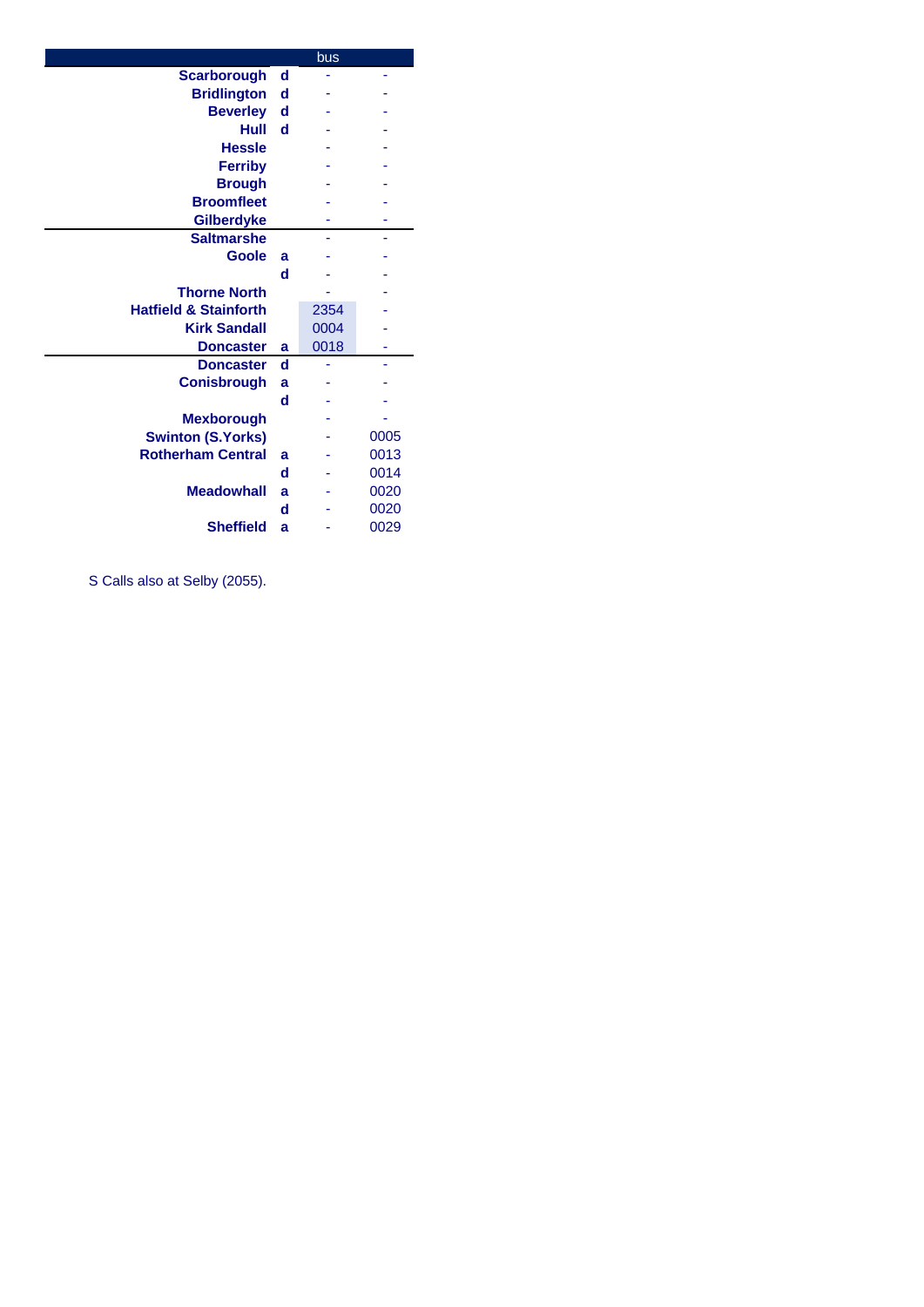## **Sheffield - Doncaster - Hull**

Wednesday 22 & Friday 24 June

|                                  |             | bus C          | $\overline{A}$ | A    |                |      | bus C |      |      |      | A    |
|----------------------------------|-------------|----------------|----------------|------|----------------|------|-------|------|------|------|------|
| <b>Sheffield</b>                 | d           |                | 0605           | 0701 | 0715           | 0758 |       | ٠    | 0856 | ٠    | 0906 |
| <b>Meadowhall</b>                | a           | ٠              | 0610           | 0706 | 0720           | 0803 |       | ٠    | 0901 | ٠    | 0911 |
|                                  | d           | $\blacksquare$ | 0611           | 0707 | 0721           | 0804 | ä,    | ٠    | 0902 | ٠    | 0911 |
| <b>Rotherham Central</b>         | a           | $\blacksquare$ | 0617           | 0713 | 0727           |      | ٠     |      |      | ٠    | 0917 |
|                                  | d           |                | 0618           | 0719 | 0728           | ٠    |       |      |      |      | 0918 |
| <b>Swinton (S.Yorks)</b>         |             | ٠              | 0626           | 0729 | 0738           | ۰    |       |      |      |      | 0928 |
| <b>Mexborough</b>                |             |                | 0629           | 0733 |                |      |       |      |      | ٠    | 0932 |
| <b>Conisbrough</b>               | a           | ٠              | 0633           | 0737 |                |      |       |      |      | ٠    | 0936 |
|                                  | d           | ٠              | 0633           | 0737 | ٠              |      |       |      |      |      | 0936 |
| <b>Doncaster</b>                 | a           |                | 0642           | 0746 | $\blacksquare$ | 0823 |       | ä,   | 0922 | ٠    | 0945 |
| <b>Doncaster</b>                 | $\mathbf d$ | 0642           | ٠              | ÷    | ٠              | 0824 | 0842  | 0905 | 0924 | ÷.   | ٠    |
| <b>Kirk Sandall</b>              |             | 0652           |                |      |                |      | 0852  | 0911 |      |      |      |
| <b>Hatfield &amp; Stainforth</b> |             | 0702           |                |      |                |      | 0902  | 0916 |      |      |      |
| <b>Thorne North</b>              |             |                |                |      |                |      | ä,    | 0922 |      |      |      |
| <b>Goole</b>                     | <b>a</b>    |                |                |      | $\blacksquare$ | 0842 | ٠     | 0931 | 0942 |      |      |
|                                  | d           |                |                |      | ٠              | 0842 | ÷     | ٠    | 0942 | 0953 |      |
| <b>Saltmarshe</b>                |             |                |                |      |                |      |       |      | ۰    |      |      |
| <b>Gilberdyke</b>                |             |                |                | ä,   | ä,             | ٠    | ä,    | ٠    | ٠    | 1002 | ۰    |
| <b>Broomfleet</b>                |             |                |                |      |                |      |       |      |      |      |      |
| <b>Brough</b>                    |             |                |                |      |                | 0900 |       | ٠    | 0958 | 1010 |      |
| <b>Ferriby</b>                   |             |                |                |      |                |      |       |      | ٠    | 1015 |      |
| <b>Hessle</b>                    |             |                |                | ۳    | ٠              |      | ٠     | ٠    | ٠    | 1020 |      |
| <b>Hull</b>                      | <b>a</b>    |                |                | ٠    | $\blacksquare$ | 0915 | ä,    | ٠    | 1012 | 1029 |      |
| <b>Beverley</b>                  | a           |                |                |      | ٠              | 0934 |       | ٠    | 1034 |      |      |
| <b>Bridlington</b>               | <b>a</b>    |                |                |      | ٠              | 1002 |       | ٠    | 1102 |      |      |
| <b>Scarborough</b>               | a           |                |                |      | $\blacksquare$ | 1041 |       | ٠    | 1141 |      |      |

|                                  |              |                |      |      | A    | L              |      | bus C          |      |      | A    |
|----------------------------------|--------------|----------------|------|------|------|----------------|------|----------------|------|------|------|
| <b>Sheffield</b>                 | d            | ÷,             | 0915 | 0957 | 1005 | 1015           | 1057 |                | ٠    | 1157 | 1205 |
| <b>Meadowhall</b>                | a            | $\blacksquare$ | 0920 | 1002 | 1010 | 1020           | 1102 | ٠              | ٠    | 1202 | 1210 |
|                                  | d            | $\blacksquare$ | 0921 | 1003 | 1011 | 1021           | 1103 |                |      | 1203 | 1211 |
| <b>Rotherham Central</b>         | a            | ٠              | 0927 | ٠    | 1018 | 1027           | ٠    |                |      | Ξ    | 1219 |
|                                  | d            | ٠              | 0928 | ٠    | 1019 | 1028           | ٠    |                |      | ۰    | 1219 |
| <b>Swinton (S.Yorks)</b>         |              | ٠              | 0939 | ٠    | 1028 | 1039           | ٠    |                |      | ٠    | 1228 |
| <b>Mexborough</b>                |              |                |      | ۰    | 1032 |                |      |                |      |      | 1232 |
| <b>Conisbrough</b>               | a            |                |      | ۰    | 1036 | ٠              |      |                |      |      | 1236 |
|                                  | d            |                |      | ٠    | 1036 | ۰              |      |                |      | ٠    | 1236 |
| <b>Doncaster</b>                 | a            |                | ٠    | 1022 | 1045 | ٠              | 1122 |                |      | 1222 | 1245 |
| <b>Doncaster</b>                 | d            | 1005           | ٠    | 1024 | ä,   | $\blacksquare$ | 1124 | 1142           | 1205 | 1224 | ٠    |
| <b>Kirk Sandall</b>              |              | 1011           |      |      |      |                | ٠    | 1152           | 1211 |      |      |
| <b>Hatfield &amp; Stainforth</b> |              | 1016           |      |      |      |                | ä,   | 1202           | 1216 |      |      |
| <b>Thorne North</b>              |              | 1022           |      |      |      |                |      | ٠              | 1222 |      |      |
| <b>Goole</b>                     | a            | 1034           | ۰    | 1042 |      |                | 1142 | $\blacksquare$ | 1231 | 1244 |      |
|                                  | d            | 1035           | ۰    | 1047 |      | ٠              | 1143 | $\blacksquare$ | 1231 | 1244 |      |
| <b>Saltmarshe</b>                |              |                |      | ä,   | ٠    | ٠              | ٠    |                |      |      | ۰    |
| <b>Gilberdyke</b>                |              | 1045           | ٠    | ÷    | ٠    | ٠              | ä,   | $\blacksquare$ | 1245 | ÷.   | ٠    |
| <b>Broomfleet</b>                |              |                |      |      |      |                |      |                |      |      |      |
| <b>Brough</b>                    |              | 1053           | ۰    | 1103 |      | ٠              | 1159 | ٠              | 1253 | 1302 |      |
| <b>Ferriby</b>                   |              | 1057           | ۰    |      |      |                |      | ٠              | 1257 |      |      |
| <b>Hessle</b>                    |              | 1102           |      |      |      |                |      | ÷              | 1302 |      |      |
| Hull                             | $\mathbf{a}$ | 1111           | ٠    | 1116 |      | ٠              | 1214 | $\blacksquare$ | 1312 | 1315 |      |
| <b>Beverley</b>                  | a            |                | ٠    | 1135 |      | ٠              | 1234 | ٠              | ٠    | 1334 |      |
| <b>Bridlington</b>               | a            |                | ٠    | 1203 |      | ٠              | 1302 | ٠              | ٠    | 1402 | ۰    |
| <b>Scarborough</b>               | a            |                |      | 1242 |      |                | 1343 |                |      | 1441 |      |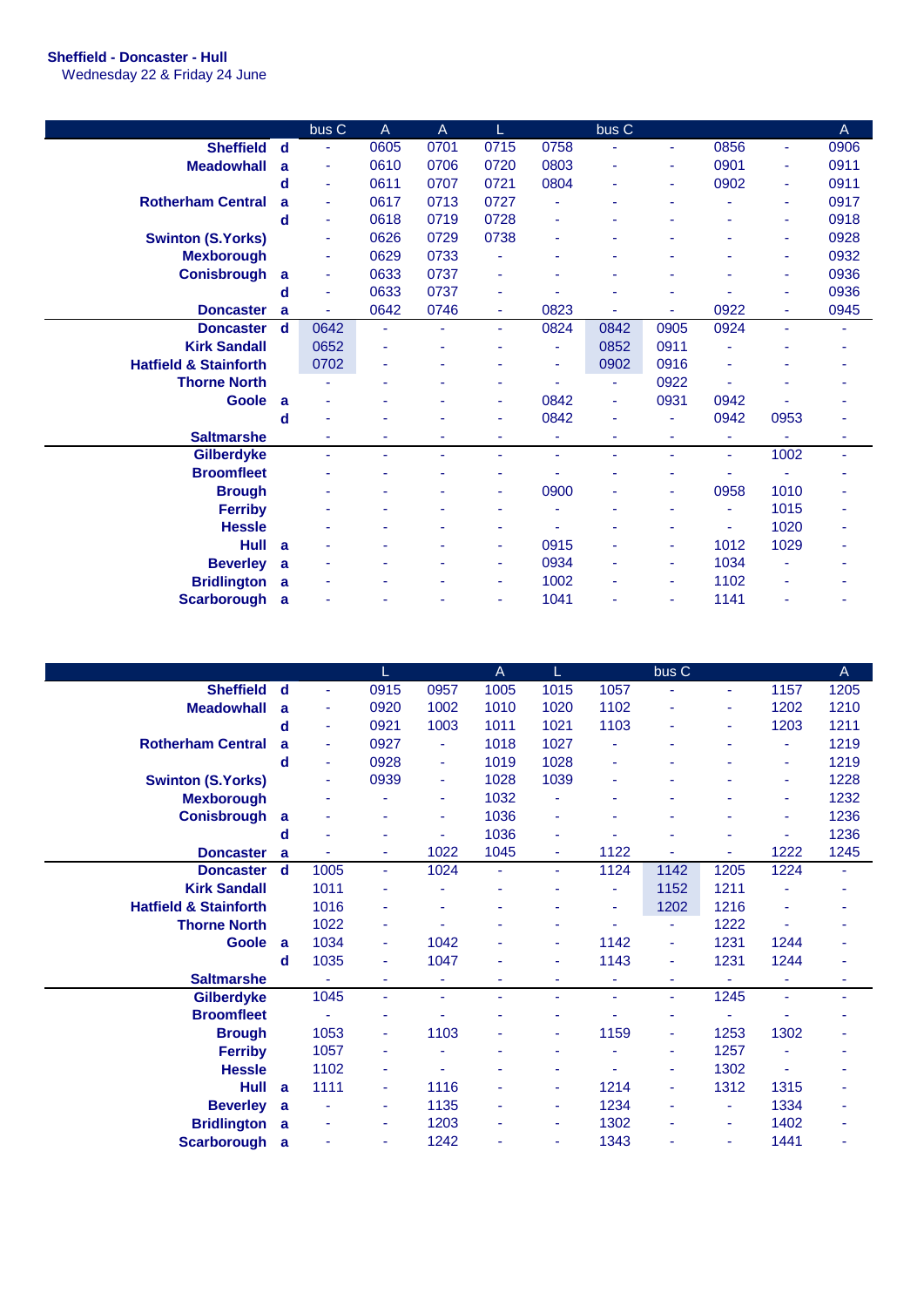|                                  |             |      |      |                | bus C          | A              | L              |      |      |                | bus C |
|----------------------------------|-------------|------|------|----------------|----------------|----------------|----------------|------|------|----------------|-------|
| <b>Sheffield</b>                 | $\mathbf d$ | ٠    | 1215 | 1257           |                | 1305           | 1315           | 1357 | ä,   | 1457           |       |
| <b>Meadowhall</b>                | a           | ٠    | 1220 | 1302           | ٠              | 1310           | 1320           | 1402 | ٠    | 1502           | ۰     |
|                                  | d           | ٠    | 1221 | 1303           | $\blacksquare$ | 1311           | 1321           | 1403 | ٠    | 1503           | ۰     |
| <b>Rotherham Central</b>         | a           |      | 1227 |                | ٠              | 1318           | 1327           |      |      |                |       |
|                                  | d           | ٠    | 1228 | $\blacksquare$ | ٠              | 1319           | 1328           | ٠    |      |                |       |
| <b>Swinton (S.Yorks)</b>         |             |      | 1239 | ٠              | ٠              | 1328           | 1339           | ۰    |      |                |       |
| <b>Mexborough</b>                |             |      | ۰    | ٠              | ٠              | 1332           | ٠              | ۰    |      |                |       |
| <b>Conisbrough</b>               | a           |      |      |                | ٠              | 1336           |                |      |      |                |       |
|                                  | d           |      | ٠    |                | ٠              | 1336           | ۰              |      |      |                |       |
| <b>Doncaster</b>                 | a           |      | ٠    | 1322           | ä,             | 1345           | $\blacksquare$ | 1422 | ÷.   | 1522           | ٠     |
| <b>Doncaster</b>                 | $\mathbf d$ | 1305 | ٠    | 1324           | 1342           | Ξ              | $\blacksquare$ | 1424 | 1505 | 1524           | 1542  |
| <b>Kirk Sandall</b>              |             | 1311 | ۰    |                | 1352           | ۰              |                | ٠    | 1511 |                | 1552  |
| <b>Hatfield &amp; Stainforth</b> |             | 1316 | ٠    | ٠              | 1402           | ÷              |                | ٠    | 1516 | ٠              | 1602  |
| <b>Thorne North</b>              |             | 1322 | ٠    | ä,             | ۰              | ٠              |                | ÷    | 1522 | $\blacksquare$ | ۰     |
| <b>Goole</b>                     | a           | 1331 | ٠    | 1342           |                | ٠              | ٠              | 1442 | 1531 | 1543           |       |
|                                  | d           | 1331 | ۰    | 1343           |                |                | ٠              | 1444 | 1531 | 1547           | ٠     |
| <b>Saltmarshe</b>                |             |      | ä,   | ÷,             |                | $\blacksquare$ | ٠              | ÷    |      | ÷,             | ٠     |
| <b>Gilberdyke</b>                |             | 1345 | ÷    | $\blacksquare$ | ٠              | ä,             | $\blacksquare$ | ÷    | 1544 | $\blacksquare$ | ٠     |
| <b>Broomfleet</b>                |             |      | ٠    |                |                |                |                |      |      |                |       |
| <b>Brough</b>                    |             | 1353 | ٠    | 1400           |                |                | ٠              | 1501 | 1552 | 1602           |       |
| <b>Ferriby</b>                   |             | 1357 | ۰    |                |                | ۰              | ٠              | ٠    | 1556 |                |       |
| <b>Hessle</b>                    |             | 1402 | ٠    |                |                | ۰              |                | ٠    | 1601 |                |       |
| Hull                             | a           | 1411 | ٠    | 1414           |                | ٠              | $\blacksquare$ | 1515 | 1612 | 1615           |       |
| <b>Beverley</b>                  | a           |      | ۰    | 1434           |                |                | ÷              | 1534 | ٠    | 1635           |       |
| <b>Bridlington</b>               | a           |      | ٠    | 1502           |                | ٠              | ÷              | 1602 | ٠    | 1703           | ٠     |
| <b>Scarborough</b>               | a           |      | ٠    | 1541           |                | ۰              | ٠              | 1642 | ٠    | 1742           | ٠     |

|                                  |   | A              |                          |      |      | A    | L    |      | bus C          |      | L.   |
|----------------------------------|---|----------------|--------------------------|------|------|------|------|------|----------------|------|------|
| <b>Sheffield</b>                 | d | 1505           | $\overline{\phantom{a}}$ | 1515 | 1557 | 1605 | 1615 | 1657 | ٠              | ٠    | 1715 |
| <b>Meadowhall</b>                | a | 1510           | ٠                        | 1520 | 1602 | 1610 | 1620 | 1702 | ٠              | ٠    | 1720 |
|                                  | d | 1511           | ٠                        | 1521 | 1603 | 1611 | 1621 | 1705 |                | ۰    | 1721 |
| <b>Rotherham Central</b>         | a | 1518           | ٠                        | 1527 | ٠    | 1619 | 1627 | ۰    |                | ۰    | 1727 |
|                                  | d | 1519           | ٠                        | 1528 | ٠    | 1619 | 1628 | ٠    |                | ٠    | 1728 |
| <b>Swinton (S.Yorks)</b>         |   | 1528           | ٠                        | 1539 | ٠    | 1628 | 1639 | ٠    |                | ٠    | 1739 |
| <b>Mexborough</b>                |   | 1532           | ۰                        |      | ٠    | 1632 |      | ۰    |                |      |      |
| <b>Conisbrough</b>               | a | 1536           | ٠                        |      | ٠    | 1636 |      |      |                |      |      |
|                                  | d | 1536           | ٠                        |      | ٠    | 1636 | ٠    | ٠    |                |      |      |
| <b>Doncaster</b>                 | a | 1545           | ٠                        | ٠    | 1622 | 1645 | ٠    | 1724 |                |      | ۰    |
| <b>Doncaster</b>                 | d | $\blacksquare$ | 1606                     | ٠    | 1625 | ٠    | ٠    | 1726 | 1742           | 1805 | ٠    |
| <b>Kirk Sandall</b>              |   | ٠              | 1612                     |      |      |      |      | ٠    | 1752           | 1811 |      |
| <b>Hatfield &amp; Stainforth</b> |   | ٠              | 1617                     |      |      |      |      | ٠    | 1802           | 1816 |      |
| <b>Thorne North</b>              |   | ٠              | 1623                     |      | ۰    |      | ٠    | 1737 | $\blacksquare$ | 1822 |      |
| <b>Goole</b>                     | a | ٠              | 1632                     | ٠    | 1643 |      | ۰    | 1745 | $\blacksquare$ | 1831 |      |
|                                  | d | ٠              | 1632                     |      | 1643 |      |      | 1746 | ٠              | 1831 |      |
| <b>Saltmarshe</b>                |   | ۰              | 1637                     |      | ٠    | ۰    | ٠    | ٠    | ٠              |      | ۰    |
| <b>Gilberdyke</b>                |   | $\blacksquare$ | 1645                     |      | ٠    | ٠    | ٠    | ä,   | ٠              | 1845 | ٠    |
| <b>Broomfleet</b>                |   | ٠              |                          |      |      |      |      |      |                |      |      |
| <b>Brough</b>                    |   | ۰              | 1654                     |      | 1659 |      |      | 1801 | ٠              | 1853 |      |
| <b>Ferriby</b>                   |   | ÷              | 1658                     |      | ÷    | ۰    |      | ٠    | ٠              | 1857 |      |
| <b>Hessle</b>                    |   | ٠              | 1703                     | ٠    | ۰    | ٠    | ٠    | ٠    | $\blacksquare$ | 1902 |      |
| Hull                             | a | ٠              | 1712                     | ٠    | 1715 | ٠    | ٠    | 1816 | $\blacksquare$ | 1912 |      |
| <b>Beverley</b>                  | a | ٠              |                          |      | 1735 |      | ٠    | 1835 | ٠              |      |      |
| <b>Bridlington</b>               | a |                | ٠                        | ٠    | 1803 | ۰    | ٠    | 1903 |                |      |      |
| <b>Scarborough</b>               | a |                | ۰                        |      | 1843 | ۰    | ٠    | 1942 |                |      |      |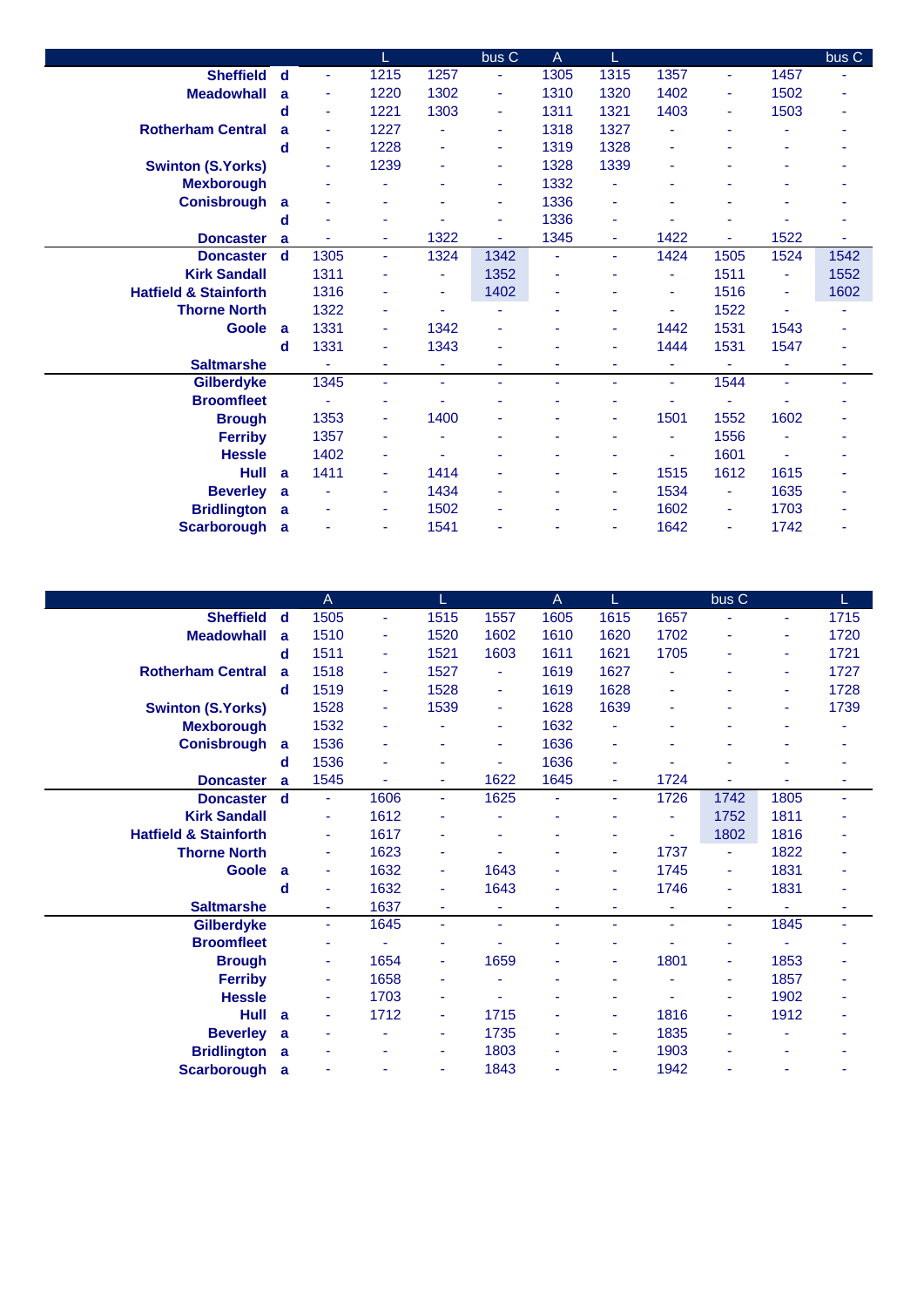|                                  |             |                | $\overline{A}$ |      |      |                |                | bus <sub>C</sub> | A              | L    | S    |
|----------------------------------|-------------|----------------|----------------|------|------|----------------|----------------|------------------|----------------|------|------|
| <b>Sheffield</b>                 | d           | 1757           | 1805           | ٠    | 1815 | 1857           | Ξ              | $\blacksquare$   | 1905           | 1915 | 1957 |
| <b>Meadowhall</b>                | a           | 1802           | 1810           | ٠    | 1820 | 1902           | ٠              | ۰                | 1913           | 1920 | 2002 |
|                                  | d           | 1803           | 1811           | ٠    | 1821 | 1903           | ٠              | ٠                | 1913           | 1921 | 2003 |
| <b>Rotherham Central</b>         | a           | ÷              | 1818           | ٠    | 1827 | ۰              | ٠              | $\blacksquare$   | 1919           | 1927 |      |
|                                  | d           | ٠              | 1818           | ۰    | 1828 | ٠              |                | ٠                | 1920           | 1928 |      |
| <b>Swinton (S.Yorks)</b>         |             | ٠              | 1829           | ۰    | 1840 | ٠              |                | $\blacksquare$   | 1929           | 1940 |      |
| <b>Mexborough</b>                |             | ٠              | 1833           | ٠    | ä,   | ٠              | ۰              | $\blacksquare$   | 1932           |      |      |
| <b>Conisbrough</b>               | a           | ٠              | 1837           | ٠    |      |                | ä,             | $\blacksquare$   | 1936           |      |      |
|                                  | d           |                | 1837           | ٠    |      |                |                | ٠                | 1936           | ٠    |      |
| <b>Doncaster</b>                 | a           | 1824           | 1846           | ä,   | ٠    | 1922           | ä,             | $\blacksquare$   | 1945           | ÷    | 2022 |
| <b>Doncaster</b>                 | $\mathbf d$ | 1826           | ÷              | 1905 | ÷    | 1924           | $\blacksquare$ | 1942             | $\blacksquare$ | ÷    | 2024 |
| <b>Kirk Sandall</b>              |             |                | ٠              | 1911 |      |                | ۰              | 1952             |                |      |      |
| <b>Hatfield &amp; Stainforth</b> |             |                | ٠              | 1916 | ٠    |                | ٠              | 2002             | $\blacksquare$ |      |      |
| <b>Thorne North</b>              |             | 1838           | ÷              | 1922 | ä,   |                | ٠              |                  |                |      |      |
| <b>Goole</b>                     | a           | 1846           | ٠              | 1932 | ٠    | 1942           | ä,             | ٠                |                |      |      |
|                                  | d           | 1847           | $\blacksquare$ |      | ٠    | 1942           | 1952           |                  |                |      |      |
| <b>Saltmarshe</b>                |             | $\blacksquare$ |                | ۰    | ٠    | $\blacksquare$ | 1956           | ۰                |                |      |      |
| <b>Gilberdyke</b>                |             | ٠              | ÷              | ٠    | ٠    | $\blacksquare$ | ä,             | $\blacksquare$   | ٠              | ٠    | ٠    |
| <b>Broomfleet</b>                |             |                |                |      | ۰    |                |                |                  |                | ۰    |      |
| <b>Brough</b>                    |             | 1904           |                |      |      | 2000           | 2010           |                  |                | ä,   | 2102 |
| <b>Ferriby</b>                   |             |                |                |      | ٠    | ٠              | 2014           |                  |                |      |      |
| <b>Hessle</b>                    |             |                |                |      | ۰    | ٠              | 2018           |                  |                |      |      |
| Hull                             | a           | 1917           |                |      | ٠    | 2013           | 2028           |                  |                | ٠    | 2116 |
| <b>Beverley</b>                  | a           | 1936           |                |      |      |                |                |                  |                |      |      |
| <b>Bridlington</b>               | <b>a</b>    | 2004           |                |      |      |                |                |                  |                |      |      |
| <b>Scarborough</b>               | <b>a</b>    | 2043           |                |      |      |                | ۰              |                  |                |      |      |

|                                  |             |                | L              |      |      | $\overline{A}$ | bus <sub>C</sub> | L    |                | $\mathsf{A}$   |      |
|----------------------------------|-------------|----------------|----------------|------|------|----------------|------------------|------|----------------|----------------|------|
| <b>Sheffield</b>                 | d           | $\blacksquare$ | 2015           | 2056 | ٠    | 2105           | ٠                | 2115 | 2157           | 2207           |      |
| <b>Meadowhall</b>                | a           | ٠              | 2021           | 2101 | Ξ    | 2110           | $\blacksquare$   | 2120 | 2202           | 2212           |      |
|                                  | d           | ۰              | 2022           | 2102 | ٠    | 2111           | $\blacksquare$   | 2121 | 2203           | 2213           |      |
| <b>Rotherham Central</b>         | a           | ٠              | 2028           |      | ٠    | 2119           | $\blacksquare$   | 2127 | $\blacksquare$ | 2219           |      |
|                                  | d           | ٠              | 2029           |      | ٠    | 2119           | $\blacksquare$   | 2128 | $\blacksquare$ | 2219           |      |
| <b>Swinton (S.Yorks)</b>         |             | ٠              | 2040           |      | ٠    | 2129           | $\blacksquare$   | 2139 | ٠              | 2229           |      |
| <b>Mexborough</b>                |             |                |                |      |      | 2134           |                  |      | ٠              | 2233           |      |
| <b>Conisbrough</b>               | a           |                | ٠              |      | ٠    | 2139           |                  |      | ۰              | 2237           |      |
|                                  | d           | ۰              | ٠              |      | ۰    | 2139           |                  | ٠    | ۰              | 2237           |      |
| <b>Doncaster</b>                 | a           |                | ٠              | 2121 | ٠    | 2151           | ٠                | ٠    | 2222           | 2246           | ٠    |
| <b>Doncaster</b>                 | $\mathbf d$ | 2105           | ٠              | 2123 | ٠    | ٠              | 2154             | ٠    | 2226           | ٠              | 2316 |
| <b>Kirk Sandall</b>              |             | 2111           |                |      |      | ۰              | 2204             | ۰    |                | ٠              | 2322 |
| <b>Hatfield &amp; Stainforth</b> |             | 2116           |                |      |      | ۰              | 2214             | ۰    |                | $\blacksquare$ | 2327 |
| <b>Thorne North</b>              |             | 2122           | ٠              |      |      | ۰              | ٠                | ۰    |                | ٠              | 2332 |
| <b>Goole</b>                     | a           | 2132           | $\blacksquare$ | 2141 |      |                |                  | ۰    | 2244           | ٠              | 2342 |
|                                  | d           |                | ٠              | 2142 | 2151 | ۰              |                  | ٠    | 2244           | ٠              |      |
| <b>Saltmarshe</b>                |             | ä,             | ۰              | ٠    | 2155 | ٠              | ٠                | ٠    | 2249           | ٠              | ۰    |
| Gilberdyke                       |             | ä,             | ٠              | ÷    | 2204 | ٠              | ä,               | ä,   | 2254           | ä,             | ٠    |
| <b>Broomfleet</b>                |             |                |                |      |      |                |                  |      |                |                |      |
| <b>Brough</b>                    |             |                | ٠              | 2157 | 2213 | ٠              |                  | ۰    | 2302           |                |      |
| <b>Ferriby</b>                   |             |                | ٠              | ٠    | 2217 | ۰              |                  |      |                |                |      |
| <b>Hessle</b>                    |             |                | ٠              | ٠    | 2222 | ۰              |                  | ۰    | ٠              |                |      |
| <b>Hull</b>                      | a           |                | ٠              | 2211 | 2231 | ۰              |                  | ٠    | 2315           |                |      |
| <b>Beverley</b>                  | a           |                |                |      |      |                |                  |      |                |                |      |
| <b>Bridlington</b>               | a           |                |                |      |      |                |                  |      |                |                |      |
| <b>Scarborough</b>               | a           |                |                |      | ٠    |                |                  |      |                |                |      |